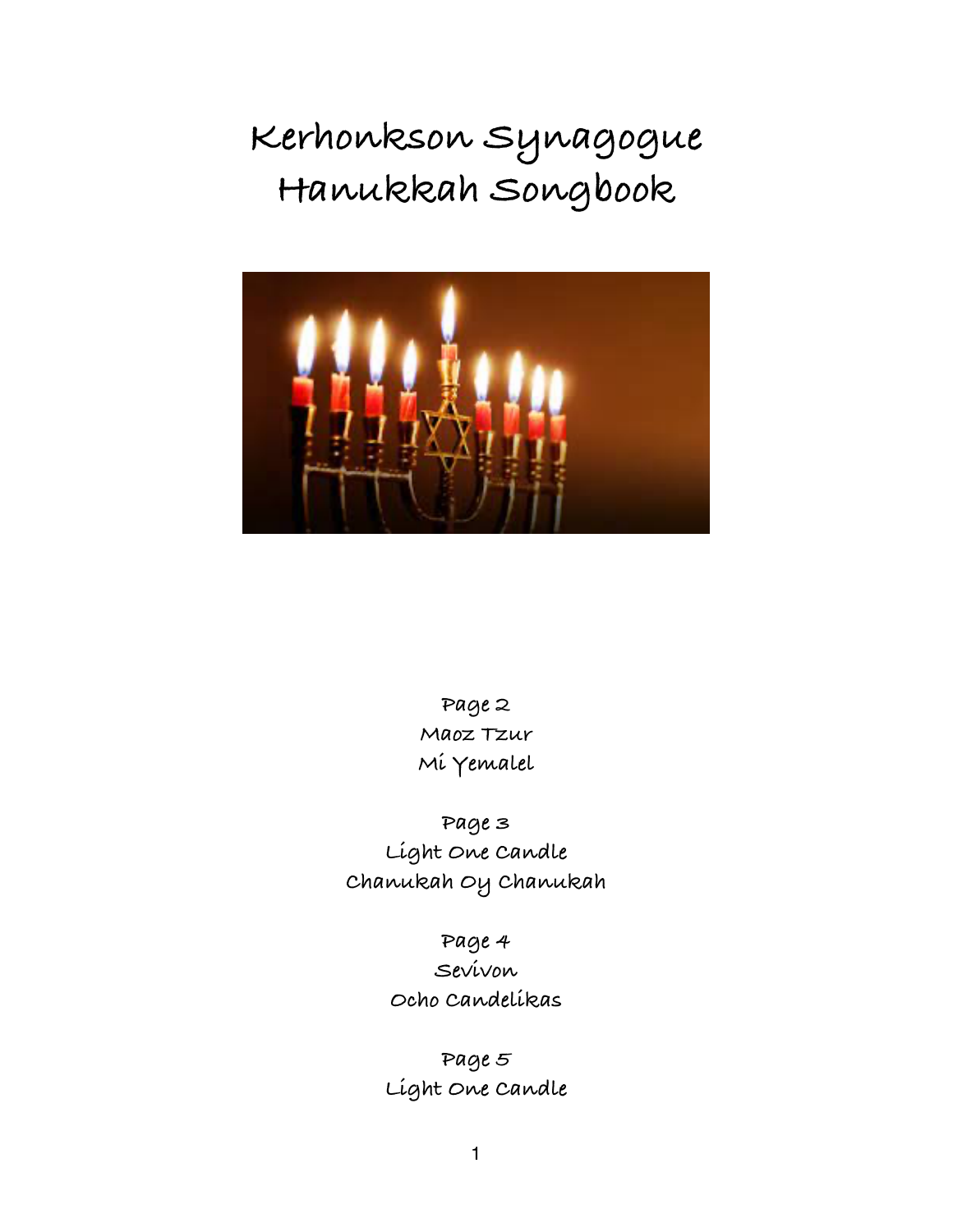#### **Hanukkah Songs**

#### **Maoz Tzur - Rock of Ages**

Maoz tzur y'shuati l'cha naeh l'shabeach Tikon beit t'filati v'sham todah n'zabeach. L'eit tachin matbeach mitzar hamnabeach Az egmor b'shir mizmor chanukat hamizbeach (2X)

מעוז צור ישועתי, לך נאה לשבח

תיכון בית תפילתי, ושם תודה נזבח.

לעת תכין מטבח מצר המנבח.

אז אגמור בשיר מזמור חנוכת המזבח.

Rock of Ages let our song, Praise thy saving power; Thou amidst the raging foes, Was our sheltering tower. Furiously they assailed us, But Thine arm availed us And Thy word broke their sword, When our own strength failed us. And Thy word broke their sword, When our own strength failed us.

#### **Mi Yimalel? – Who can Retell?**

Mi yimalel gevurot Yisrael, Otan mi yimne? Hen be'chol dor yakum ha'gibor Goel ha'am. Repeat

Shma! Ba'yamim ha'hem ba'zman ha'ze Maccabi moshia u'fode U'v'yameinu kol am Yisrael Yitached yakum ve'yigael!

> מי ימלל גבורות ישראל, אותן מי ימנה? הן בכל דור יקום הגיבור גואל העם. שמע! בימים ההם בזמן הזה מכבי מושיע ופודה ובימינו כל עם ישראל יתאחד, יקום ויגאל.

Who can retell the things that befell us, Who can count them? In every age a hero or sage came to our aid. Repeat

Hark! In days of yore in Israel's ancient land Brave Maccabeus led the faithful band But now all Israel must as one arise Redeem itself through deed and sacrifice. Repeat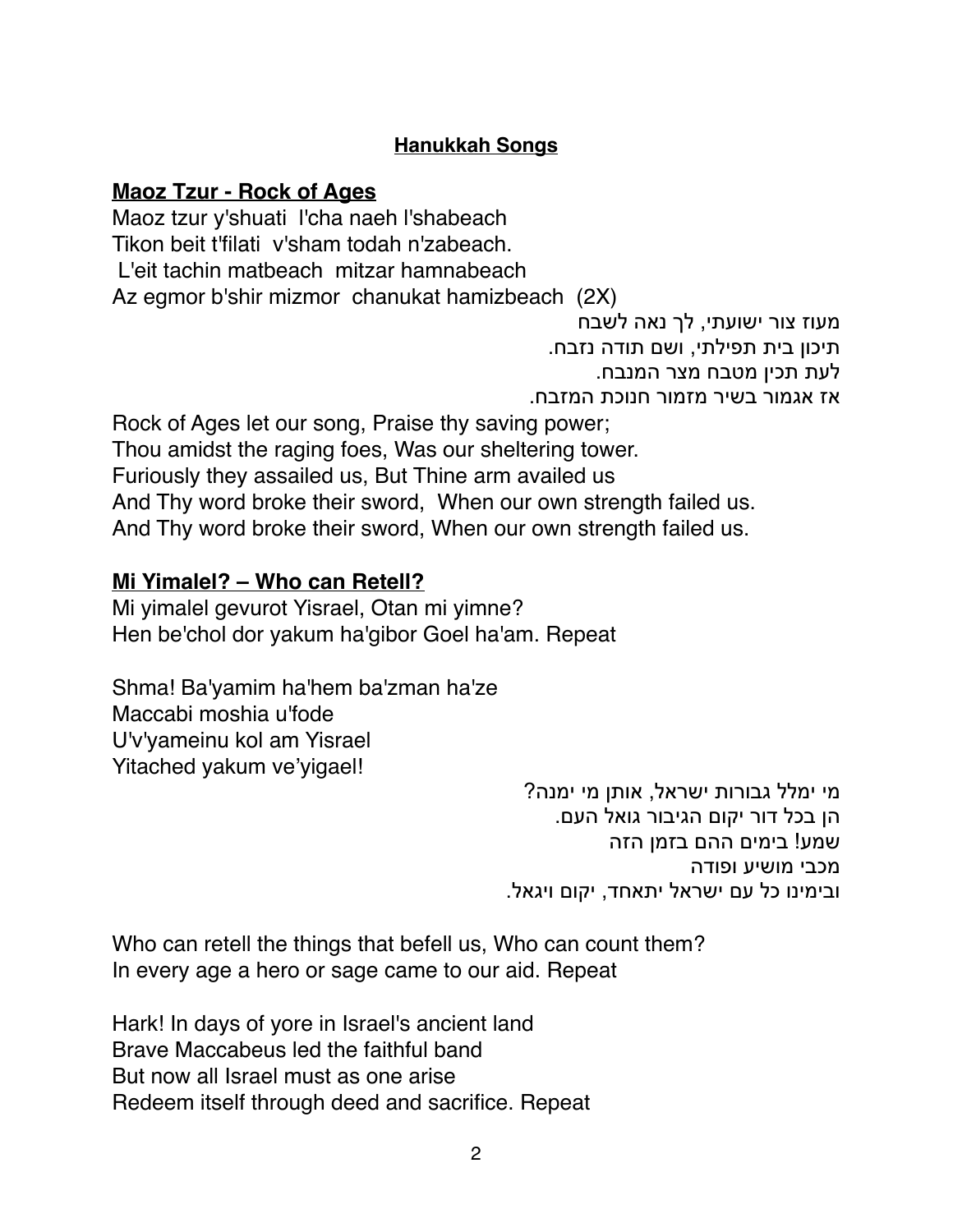# **Light one Candle**

Light one candle for the Maccabee children Give thanks that their light didn't die; Light one candle for the pain they endured When their right to exist was denied; Light one candle for the terrible sacrifice Justice and freedom demand; And light one candle for the wisdom to know When the peacemaker's time is at hand! **Chorus**  Don't let the light go out,

It's lasted for so many years! Don't let the light go out! Let it shine through our love and our tears!

What is the memory that's valued so highly That we keep it alive in that flame? What's the commitment to those who have died? We cry out "they've not died in vain," We have come this far, always believing That justice will somehow prevail; This is the burden and This is the promise, This is why we will not fail!

Chorus: Don't let the light go out......

# **O Chanike (Yiddish version)**

Oy Chanukah, Oy Chanukah a yontif a sheiner, A lustiger; a freilicher nito noch a zeyner. Alle nacht in dredlech, Shpiln mir, zudig heise latkes, es un a shir. geshvinder tsindt kinder Di chanukah lichten ohn Lumir ale singen Und lumir ale shpringen Und lumir ale tantzen in khur. Lumir ale singen Und lumir ale Shpringen Und lumir ale tantzen in khur.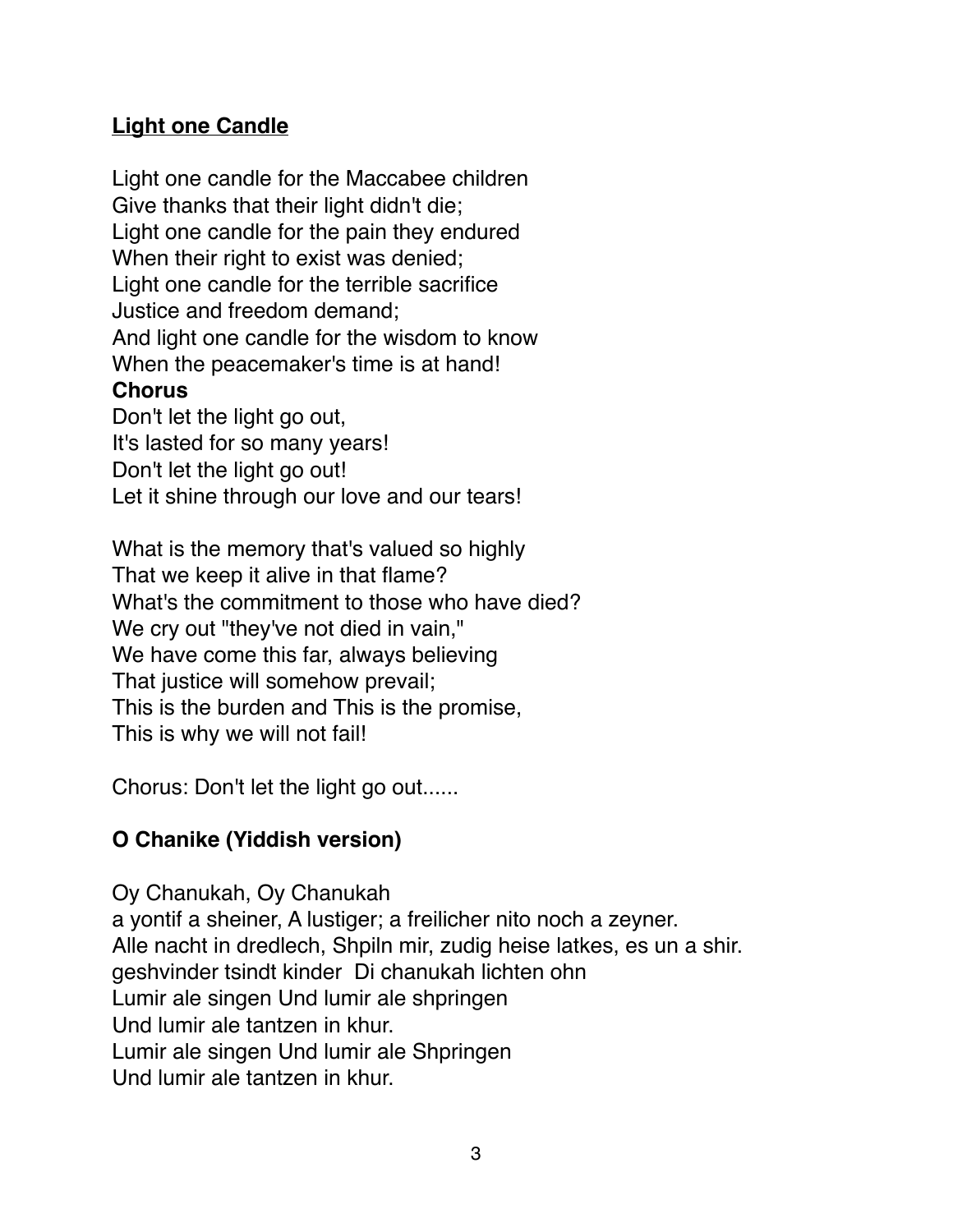#### **Sevivon - Dreidel**

| Chag Simcha hu la'am |
|----------------------|
|----------------------|

#### **Ocho Kandelikas**

Hanukah linda sta aki, ocho kandelas para mi Hanukah linda sta aki, ocho kandelas para m

**Chorus:** Una kandelika, dos kandelikas, tres kandelikas, kuatro kandelikas, sintyu kandelikas, sej kandelikas, siete kandelikas, ocho kandelas para mi.

Muchas fiestas vo fazer, kon alegria i plazer, Muchas fiestas vo fazer, kon alegria i plazer, O...

#### **Chorus**:

Los pastelikos vo kumer, kon almendrikas i la myel, Los pastelikos vo kumer, kon almendrikas i la myel. O...

#### **Chorus**: